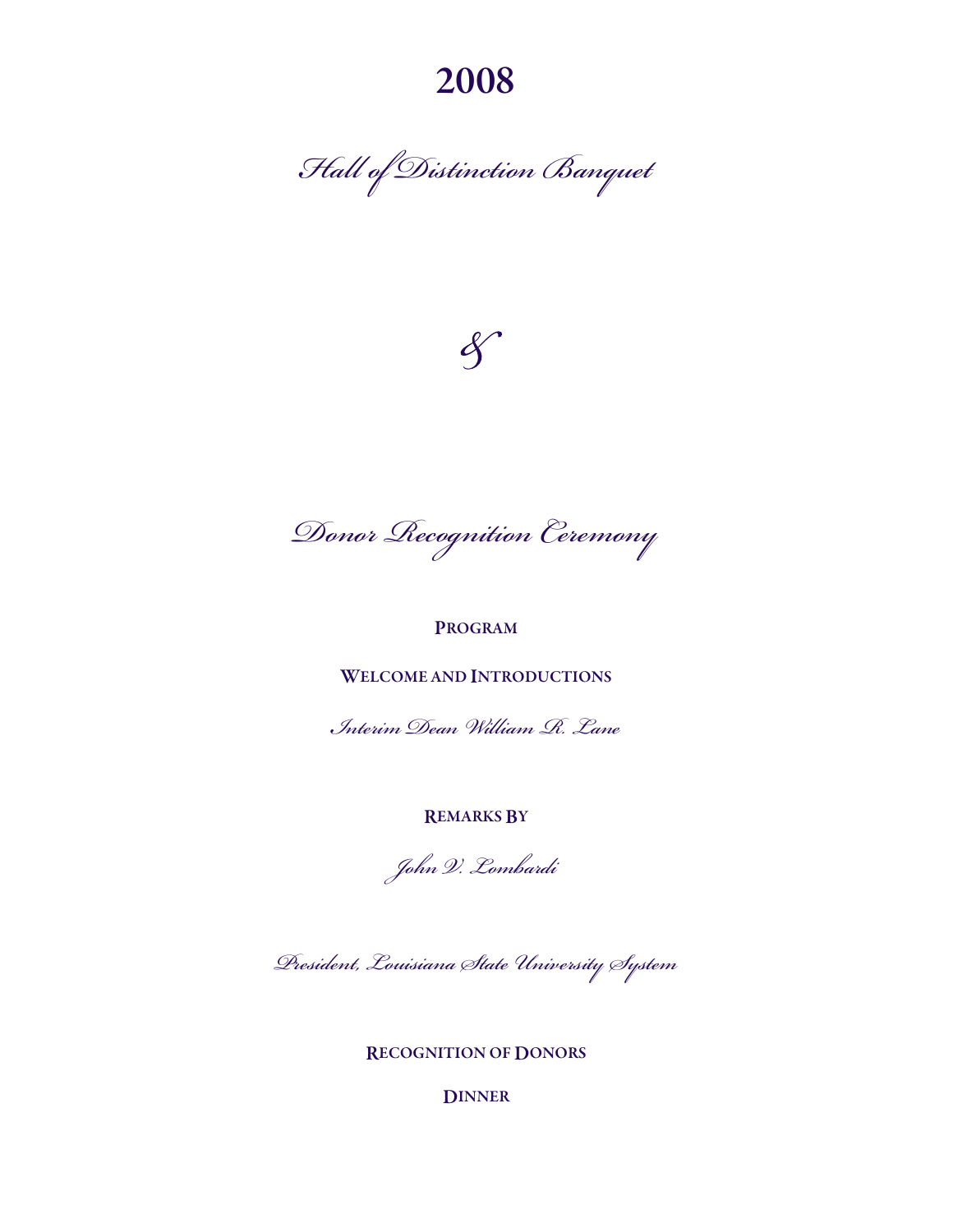*Catered by Unique Cuisine* 

# INDUCTION OF 2008 HALL OF DISTINCTION CLASS

### **HONOREES**

*Edward A. Landry* 

*Peggy B. Scott* 

*James D. Shelton* 

CLOSING REMARKS

*E. J. Ourso College of Business* 

*Hall of Distinction*

 LSU's E. J. Ourso College of Business has long been at the forefront of producing leaders who make significant contributions to the areas of business, academia, government, and the community at-large. Whether alumni or not, individuals who have a strong association with the E. J. Ourso College and have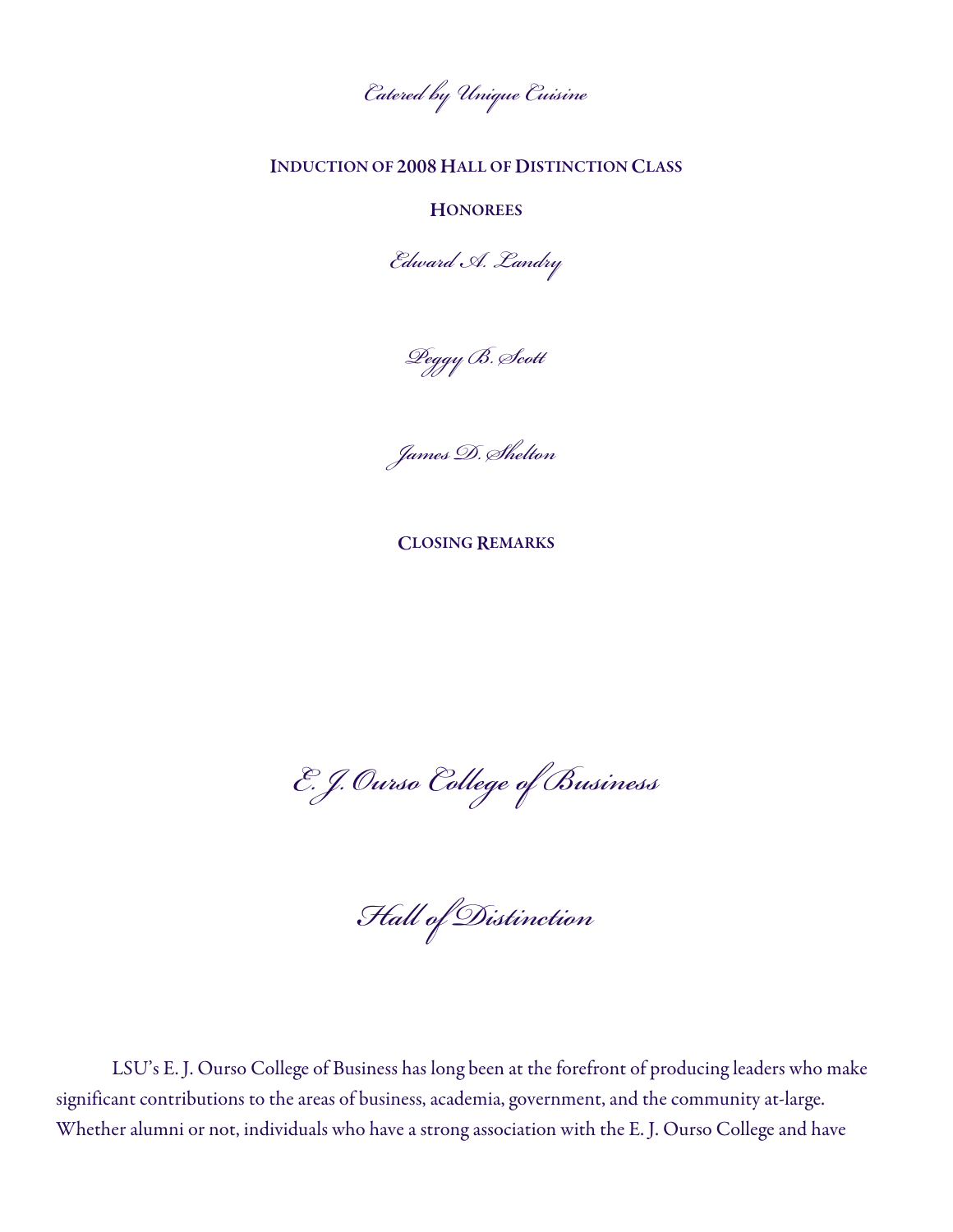distinguished themselves through their personal and civic achievements are considered annually for the Hall of Distinction.

 Well before the formal establishment of the College of Business Administration in 1928, students attending the University with aspirations in various endeavors were taught the basic principles of entrepreneurship necessary to be successful. Such successes formed the foundation later alumni would utilize to achieve their accomplishments. Continuously the college of business has recognized these ambassadors of LSU. Since 1996, the E. J. Ourso College of Business has honored these individuals through the Hall of Distinction.

 Nominees for the Hall of Distinction may be submitted by anyone and are solicited on behalf of the E. J. Ourso College by the Dean's Advisory Council, the College Executive Committee, and past inductees.

*Donor Recognition Ceremony*

 Tonight marks the E. J. Ourso College of Business' Second Annual Donor Recognition Ceremony. Donors being honored have gifted \$250,000 or more cumulatively to the LSU Foundation for the college through the Forever LSU Campaign, which began July 1, 2001. Corporate matching funds are credited to an individual's cumulative giving total and also to the matching corporation's cumulative total.

 Forever LSU: The Campaign for Louisiana State University, is the largest, most ambitious fundraising campaign in school history. The campaign supports the National Flagship Agenda and is the plan that will position LSU as one of the leading public institutions in the nation.

The E. J. Ourso College is grateful for the support of these generous donors:

### INNOVATOR

#### \$25 MILLION AND ABOVE

### FOUNDER

### \$10,000,000 - \$24,999,999

### **BENEFACTOR**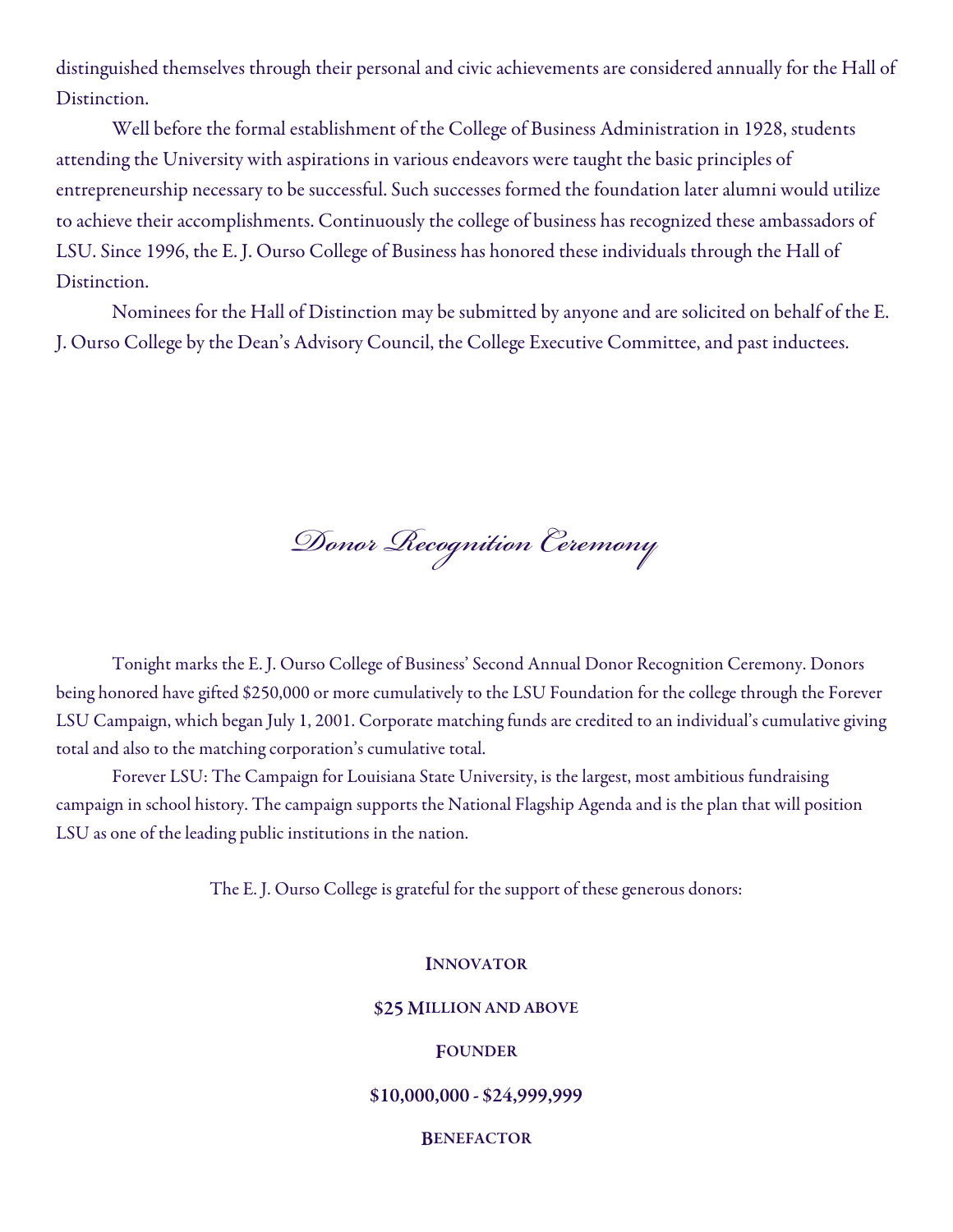\$5,000,000 - \$9,999,999

### PHILANTHROPIST

# \$1,000,000 - \$4,999,999

*RoyOMartin* 

**GUARANTOR** 

\$500,000 - \$999,999

 *Billy & Cathy Rucks Emmet & Toni Stephenson* 

*Rick & Holly Wolfert* 

PROVIDER

\$250,000 - \$499,999

*Cherie and Jim Flores Marty & Liane Phillips* 

*Gardner Denver, Inc.*

*Edward A. Landry* 

 Ed Landry is a senior partner and member of the Probate and Trust Department at the Los Angeles based law firm Musick, Peeler & Garrett. During his 40-year association with the firm, he has handled the estates of many prominent California decedents, including that of industrialist J. Paul Getty.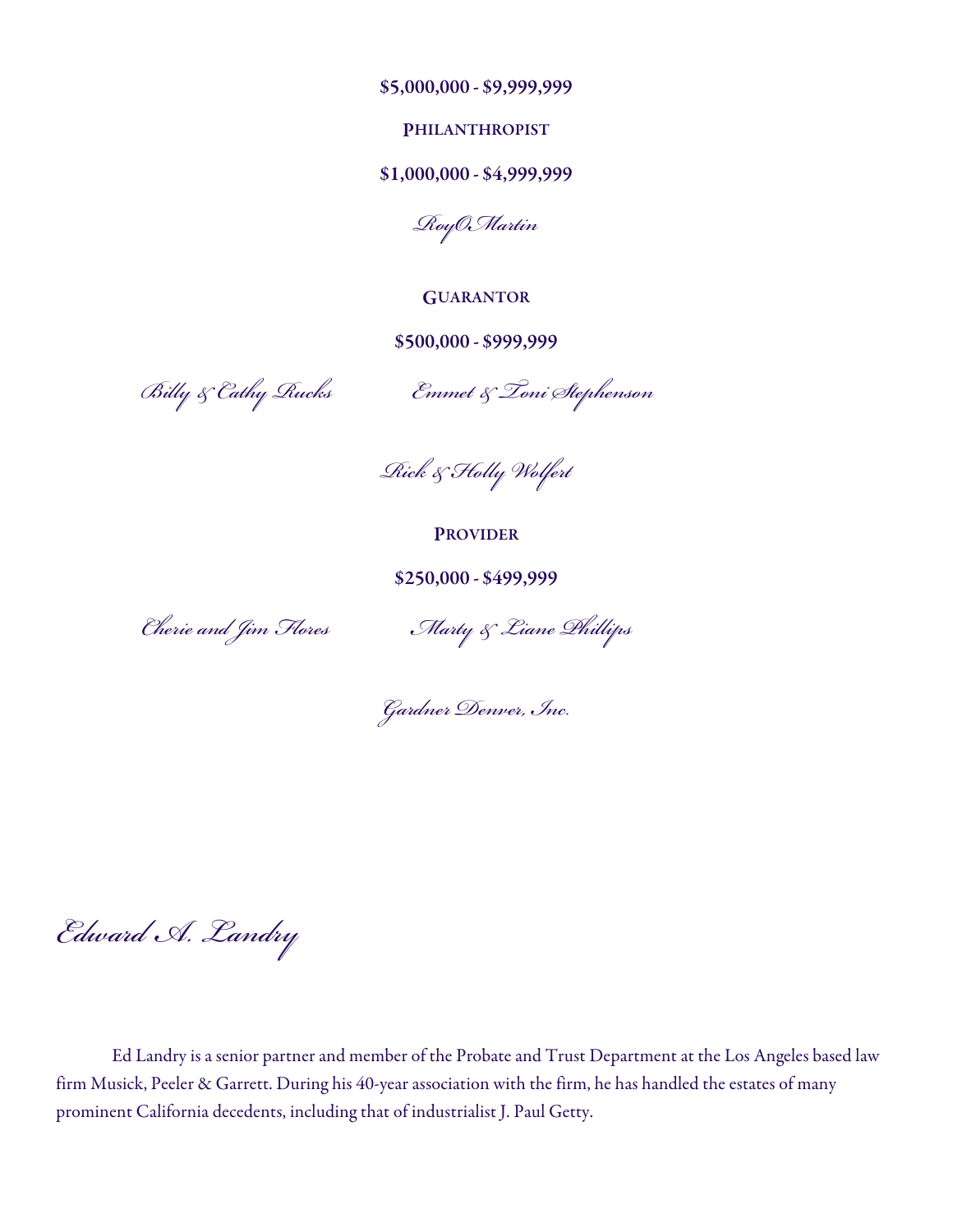A native of New Orleans, Louisiana, Mr. Landry received his business administration degree with honors from LSU in 1961 and earned a law degree from the University of California at Los Angeles in 1964. At UCLA, he served as Law School Student Body President, was a member of the UCLA Law Review, and elected to the Order of the Coif.

 Mr. Landry's professional career with Musick, Peeler & Garrett has been one of growth for four decades. Formed in 1952 by the merger of two smaller entities, the firm is an established general practice firm with over 100 attorneys practicing in six of California's major metropolitan centers – Los Angeles, San Francisco, San Diego, Orange County, Westlake Village, and Santa Barbara.

 Throughout the 1960s and 1970s, Musick Peeler grew with a labor and employment practice added and the expansion of the firm's Litigation Department. As California has developed, so too has the firm. Today, 16 separate disciplines are practiced by Musick Peeler's legal specialists. For Mr. Landry, widespread recognition of his expertise has been gained over the years as an adjunct professor of law at UCLA Law School and as a member of the

 California Continuing Education of the Bar, the University of Southern California's Estate Planning Institute, the American College of Trust and Estate Counsel, and through other programs and institutes as well.

 A member of the American, California, and Los Angeles Bar Associations, Mr. Landry is a Knight of St. Gregory, a Knight of Malta, and sits on the board of The Watson Land Company. He has served as a member of the advisory board of the CEB-UCLA Estate Planning Institute, the American College of Trust and Estate Counsel, and the Chancery Club. His civic and charitable affiliations also include the Dan Murphy Foundation, the Los Angeles Music Center Opera, the Estelle Doheny Eye Institute, and the Walter Lantz Foundation. He also serves on the academic committee of the E. J. Ourso College of Business Dean's Advisory Council.

 Recognized in Best Lawyer's in America and named in both International Who's Who and Who's Who in California, Mr. Landry has shown a penchant for fine food and wine. He is a member of the Chevalier du Tastevin, the Commanderie du Bordeaux, the California Vintage Wine Society, the Southern California Food and Wine Association, The California Eight, The Best Bottle Society, the Chablis Society, and the Alsacian Wine Society. Additionally, he has appeared as a guest chef of the California Club, of which he is a member, and at several

well-known Los Angeles restaurants.

 Mr. Landry and his wife, Madeleine, have been married for 42 years and have two daughters and three grandchildren.

### **REFLECTIONS**

 For me, arriving on the LSU campus was like "waking up in Oz". I had experienced little travel during my high school years and will never forget my first trip to campus in a school bus along with 30 other bleary eyed juniors all eager to see what LSU was all about.

 Needless to say, the campus was a far cry from what it is today. It was magical, covered with green grass, stately oaks, and with far fewer buildings it looked to me like Audubon Park on steroids. In addition, the campus, as it is now, was full of the most beautiful girls I had ever seen. I never bothered to look at another college. I was hooked on LSU.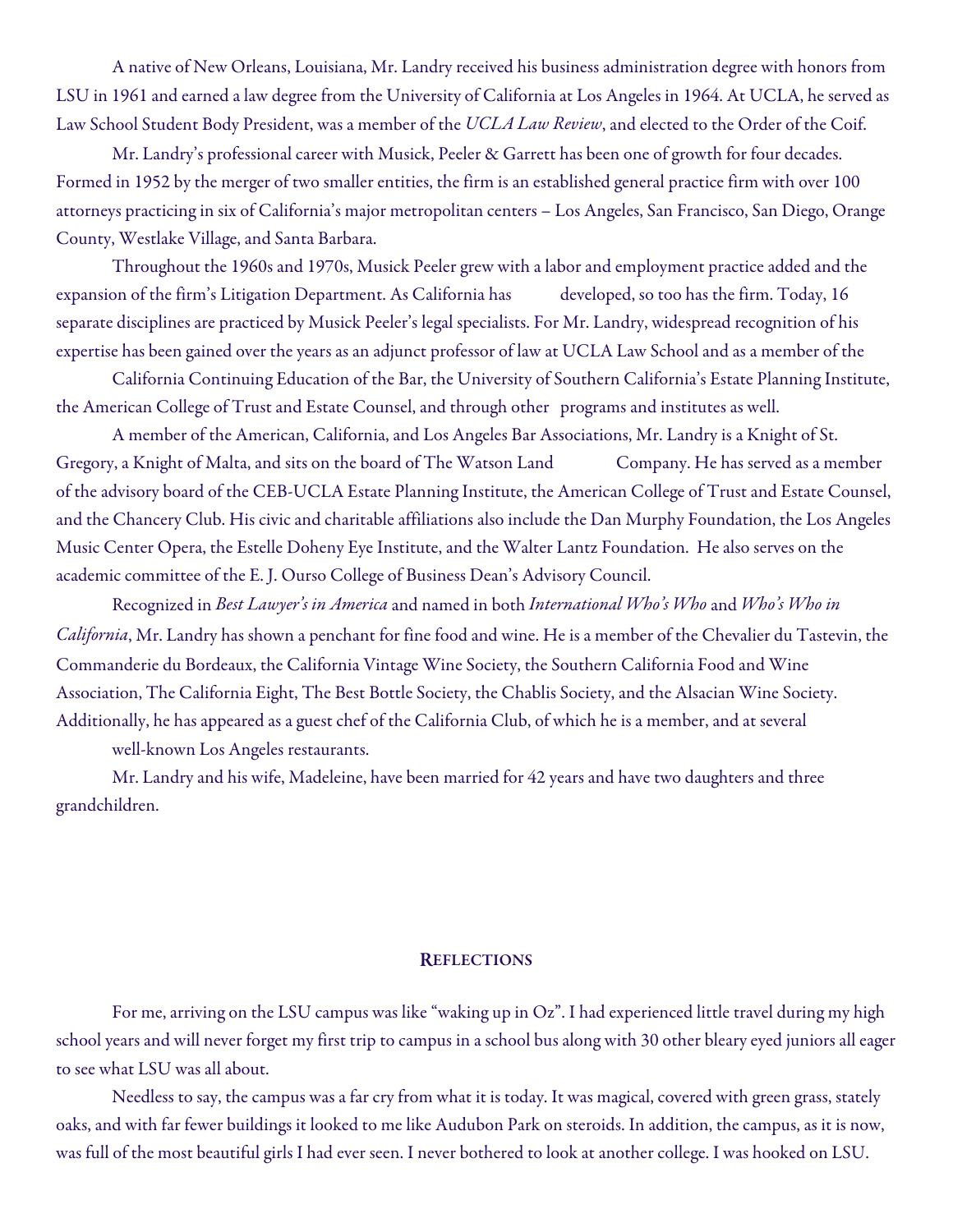When I arrived for my freshman year, I spent my first semester in the stadium dorm: a memorable experience! It was non-stop activity and after a semester with no sleep I moved to the pentagon barracks. My next move was to the KA house where I lived until graduation. It was while living in the KA house that our ancient cook, Rosalie, taught me the way around a kitchen and introduced me to my lifelong appreciation of food and wine.

 I have fond memories of my fraternity life and have often said that among the things I would never have changed in my life were my years at LSU in the KA house. I arrived in the KA house just in time for the 1958 football season. I saw every game, traveling to most out of state games by train. Having experienced the '58 season I can well imagine the excitement generated on campus by the most recent championship seasons.

 While at LSU I attend the undergraduate business school to prepare myself for law school. I remember fondly the classes of T. Harry Williams, John Davidson and my math teacher, Colonel Cole. While in the business school my worst grade was in typing, a skill I have never mastered.

Upon graduation I moved west to UCLA law school. It did not take me long to discover that I had received an outstanding undergraduate education at LSU. I graduated in the top 10% of my class and had no problem holding my own with the Ivy League graduates at UCLA.

 Between my second and third years at UCLA, I clerked at the law firm of Musick, Peeler & Garrett. I was hired by the firm at the end of the summer and have practiced law with them my entire career.

 I have been fortunate to represent many notable Californians and have handled many highly visible cases. I have been active in firm management as well.

 My experiences at LSU were the foundation of my public service commitment. Today I sit on 15 boards, including the boards of Harvey Mudd College and Loyola Marymount University. I am also the chairman of the Doheny Eye Institute, part of the Department of Ophthalmology of the University of Southern California. I interface with the students and faculty of those institutions, and I am convinced that the faculty and student body at LSU is as good as they get.

 I thank the E. J. Ourso College of Business for this great honor and I am grateful to have had the opportunity to have attended this venerable institution. I am more convinced than ever that it was the lessons I learned during my years at LSU that have made it possible for me to achieve what I have in life.

*Peggy B. Scott* 

 Peggy Scott is the executive vice president and chief financial officer of Blue Cross Blue Shield of Louisiana, oversees all finance and treasury functions, and heads the lion's share of all other operating and functional departments. Blue Cross is the largest health insurer in Louisiana with \$2 billion annually in revenues.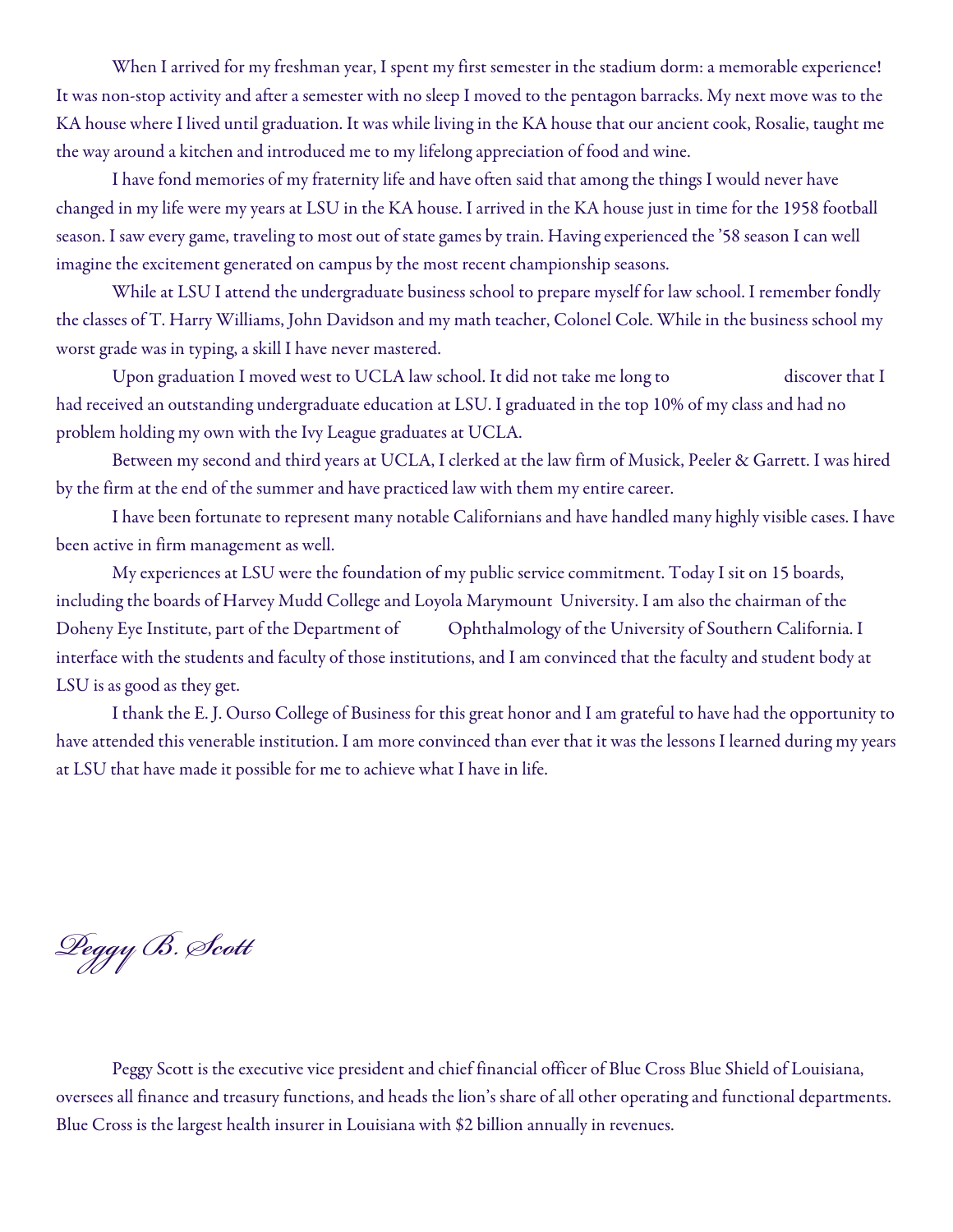A native of Baton Rouge, Louisiana, Ms. Scott received her bachelor's in accounting from LSU in 1973 and her executive MBA from Tulane University in 1992.

 Ms. Scott began her career in public accounting and quickly distinguished herself. In 10 years, she simultaneously advanced to full partner and office managing partner with Deloitte. This marked the first time in Deloitte's 100-year history that a female was promoted to head an office. Shortly thereafter, she joined the healthcare industry with General Health System in Baton Rouge, serving as chief financial officer and head of Corporate Services.

 When her services as an experienced executive were sought by Novant Health in North Carolina to lead the acquisition of 20 hospitals from Hospital Corporation of America and the integration of two regions, Ms. Scott agreed. Ten years later, she returned to Louisiana to serve as executive vice president of Operations and Finance for Pan-American Life. While there, she led the U.S. and international operations of the \$2 billion company, which was operating in eight countries. It was in October 2005 that Ms. Scott joined Blue Cross Blue Shield of

Louisiana.

 A certified public accountant, Ms. Scott has served as an adjunct professor at Tulane University's Medical School. She is an editorial advisor for the Journal of Accountancy. In addition to corporate board service, Ms. Scott's extensive community involvement has included board memberships with the Louisiana Superdome, Junior Achievement, and the Chamber of Commerce. She has served in numerous leadership roles within the American Institute of CPAs, Institute of Management Accountants, and the American Society of Women Accountants.

 Early in her career, Ms. Scott's abilities were recognized when she was named one of the Ten Outstanding Young Women in America in a competition of more than 100,000 applicants. In 2004, she was honored as the National Financial Executive of the Year by Robert Half International and by Tulane University as its Outstanding Alumnus of the Year. Last year, she became the first Louisianan to be inducted into the American Institute of CPAs' Business and Industry Hall of Fame.

 In addition to being a member of the E. J. Ourso College of Business Dean's Advisory Council, Ms. Scott is also a member of the council's executive committee and chairs its academic committee. Additionally, she has appeared as a guest speaker in the Flores MBA Program's Distinguished Speaker Series.

 Ms. Scott and her husband, LSU Economics Professor Emeritus Loren Scott, have two daughters – Stacy and Kelly.

### **REFLECTIONS**

Growing up in Baton Rouge, I was always aware of the presence of LSU and how it permeated everything within the city. When I went to my first college football game at age 10, I received my first true introduction. Sitting in the stands, all dressed up with my big mum corsage, I was captivated as the Tiger Band took the field. Once the Golden Girls sequentially dropped their capes, I was hooked. Years later, when I won a scholarship to LSU, I became part of the LSU community.

 In 1970, when I entered the College of Business the most notable observation was the lack of women. I think I was one of only a handful of females in the entire business college. I chose to major in accounting, when my faculty advisor, Dr. Dan Kyle,